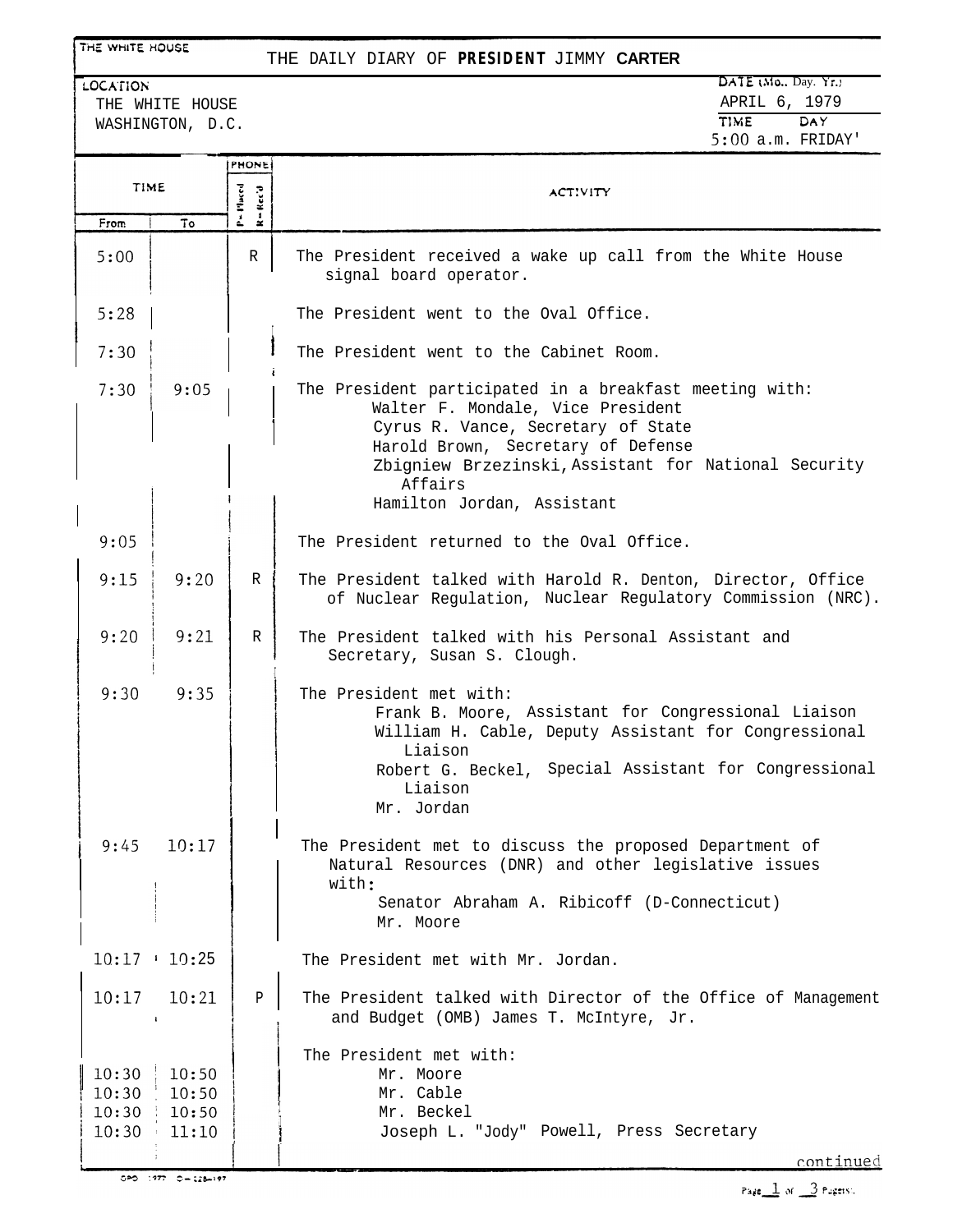# THE WHITE HOUSE

# THE DAILY DIARY OF PRESIDENT JIMMY CARTER

LOCATION THE WHITE HOUSE WASHINGTON, D.C.

# DATE (Mo., Day, Yr.) **APRIL 6. 1979**<br>TIME DAY **TIME DAY 1030** a.m. FRIDAY

|                |                | <b>PHONE:</b>                    |                                                                                                                                                                                                                                                                                                                                                                                                                                                   |
|----------------|----------------|----------------------------------|---------------------------------------------------------------------------------------------------------------------------------------------------------------------------------------------------------------------------------------------------------------------------------------------------------------------------------------------------------------------------------------------------------------------------------------------------|
| T!ME           |                | =Placed<br>$+{\rm Acc}^*{\bf i}$ | ACTIVITY                                                                                                                                                                                                                                                                                                                                                                                                                                          |
| From           | То             | ÷.                               |                                                                                                                                                                                                                                                                                                                                                                                                                                                   |
| 10:30<br>10:35 | 11:10<br>11:10 |                                  | continued<br>Rex L. Granum, Deputy Press Secretary<br>Mr. Jordan                                                                                                                                                                                                                                                                                                                                                                                  |
| 11:30          | 11:40          |                                  | The President met to discuss U.S. - Italian relations with:<br>Richard N. Gardner, Ambassador of the U.S. to the<br>Italian Republic<br>Robert D. Hunter, Staff Member, National Security<br>Council (NSC)                                                                                                                                                                                                                                        |
| 11:40          | 11:50          |                                  | The President met with Mr. Jordan.                                                                                                                                                                                                                                                                                                                                                                                                                |
| 12:00          |                |                                  | The President went to the Roosevelt Room.                                                                                                                                                                                                                                                                                                                                                                                                         |
| 12:00          | 12:50          |                                  | The President participated in a luncheon meeting with:<br>Cecil D. Andrus, Secretary of the Interior<br>Mr. McIntyre<br>Mr. Moore<br>Stuart E. Eizenstat, Assistant for Domestic Affairs<br>and Policy<br>W. Harrison Wellford, Executive Associate Director<br>for Reorganization and Management, OMB<br>Terrence D. Straub, Special Assistant for Congressional<br>Liaison<br>Robert N. Thomson, Special Assistant for Congressional<br>Liaison |
| 12:50          |                |                                  | The President returned to the Oval Office.                                                                                                                                                                                                                                                                                                                                                                                                        |
| 12:56          | 12:58          |                                  | P The President talked with his Assistant, Anne Wexler.                                                                                                                                                                                                                                                                                                                                                                                           |
| 1:09           | 1:10           | P                                | The President talked with the First Lady.                                                                                                                                                                                                                                                                                                                                                                                                         |
| 1:13           | 1:17           |                                  | The President participated in a photo opportunity with:<br>The First Lady<br>Jeannine Patenaude, Berlin, New Hampshire                                                                                                                                                                                                                                                                                                                            |
| 1:17           |                |                                  | The President went to the Cabinet Room.                                                                                                                                                                                                                                                                                                                                                                                                           |
| 1:17           | 1:45           |                                  | The President participated in a question and answer session<br>with editors and news directors. For a list of<br>attendees, see APPENDIX "A."                                                                                                                                                                                                                                                                                                     |
| 1:45           |                |                                  | The President returned to the Oval Office.                                                                                                                                                                                                                                                                                                                                                                                                        |
| 1:51           |                |                                  | The President returned to the Cabinet Room.                                                                                                                                                                                                                                                                                                                                                                                                       |